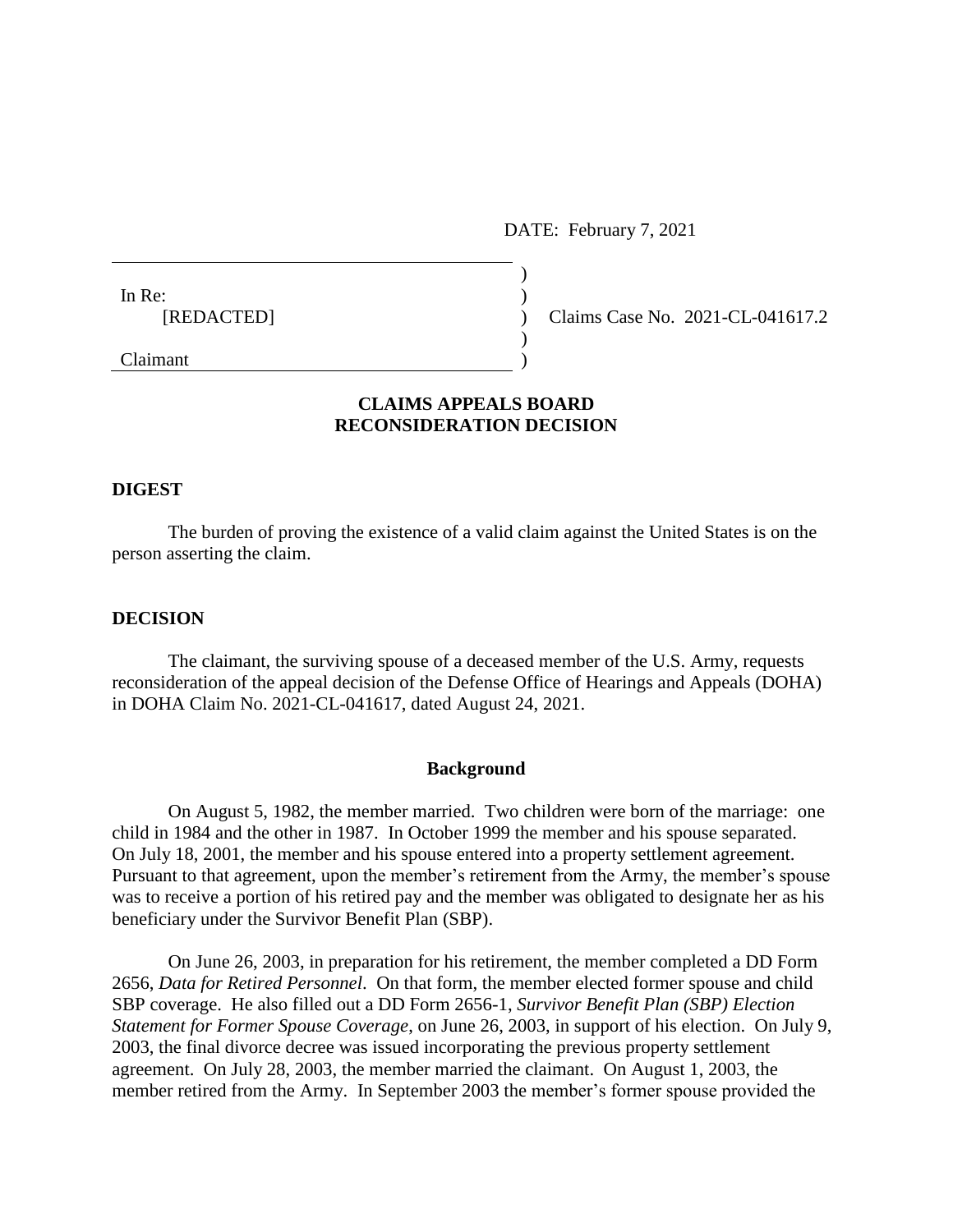Defense Finance and Accounting Service (DFAS) with the divorce decree and DFAS established former spouse and child SBP coverage.

The member and the claimant divorced on January 8, 2009, but subsequently remarried on July 2, 2010. The member's former spouse died on January 14, 2020, and the member subsequently notified DFAS of her death requesting that the deduction for former spouse SBP premium payments from his retired pay terminate. On July 28, 2020, the member passed away.

The claimant submitted to DFAS a DD Form 2656-7, *Verification of Survivor Annuity*, dated August 12, 2020, claiming the SBP annuity as the member's surviving spouse. DFAS denied the claim on the basis that the member did not elect spouse SBP coverage for the claimant after his former spouse's death. DFAS explained that the member had a year from the date of his former spouse's death to make that election for the claimant.

The claimant appealed DFAS's denial of her claim. In her appeal, the claimant stated that if her husband had lived, he would have elected spouse SBP coverage for her. However, she noted that when her husband alerted DFAS to his former spouse's death, he was not provided any information from DFAS concerning the ability to make an election for spouse SBP coverage. The claimant also stated that she submitted her claim and her appeal to DFAS well within the one-year period her husband had to elect spouse SBP coverage for her, and therefore, her request for coverage should be considered timely.

In the DOHA appeal decision, the attorney examiner upheld DFAS's denial of the claim. He explained that under the National Defense Authorization Act for Fiscal Year 2016 (NDAA for FY 2016), the member had one year from the date of his former spouse's death to elect spouse coverage for the claimant. Since the member failed to do so, under applicable statute and regulation, the claim was not payable. He further advised the claimant that although DOHA did not have the authority to allow the SBP annuity claim, she may find other avenues of relief through the Army Board for Correction of Military Records (ABCMR).

In her reconsideration request, the claimant reiterates the fact that her husband was not advised of the option to elect spouse SBP coverage for her when he contacted DFAS upon his former spouse's death. She states that as his widow, she was still within the timeframe to make the election for spouse SBP coverage for him.

#### **Discussion**

The fundamental rule in adjudicating a claim is that payment may be made only for an expense authorized by statute or regulation. Moreover, it is a rule of statutory construction that when the language of a statute is clear on its face, the plain meaning of the statute will be given effect, and that plain meaning cannot be altered or extended by administrative action.

The SBP, set out in 10 U.S.C. §§ 1447-1455, is an income maintenance program for the survivors of deceased members of the uniformed services. Under 10 U.S.C. § 1448(b)(2) and (3), a member may elect SBP coverage for a former spouse.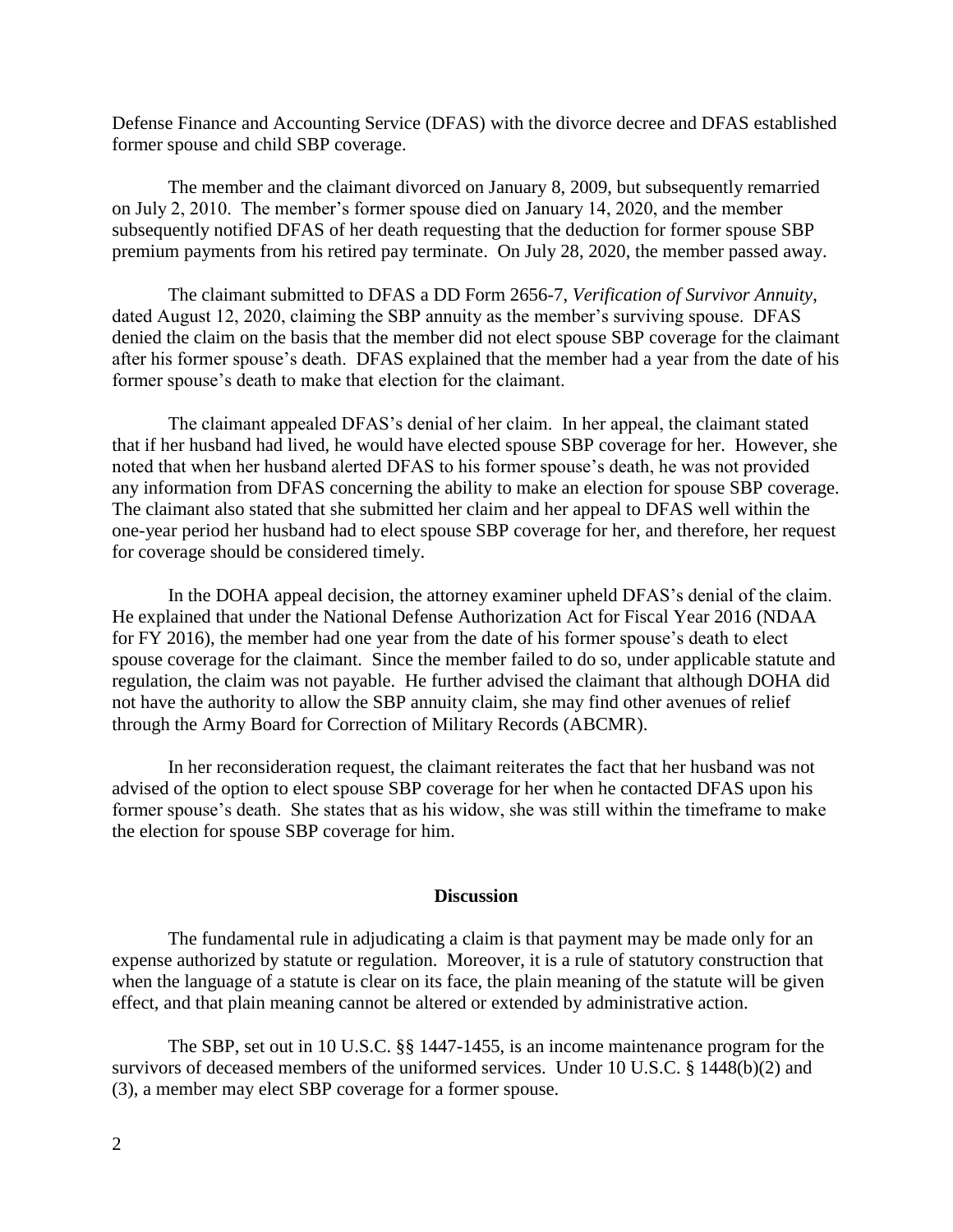Under the NDAA for FY 2016, Public Law 114-92, 129 Stat. 726, Section 641, Congress amended 10 U.S.C. § 1448(b) by adding subsection (7) to allow a member who had made an election to provide former spouse SBP coverage, the ability to cover a subsequent spouse if the former spouse dies. Subsection (7) of 10 U.S.C. § 1448(b) reads in pertinent part as follows:

(7) Effect of death of former spouse beneficiary.--

(A) Termination of participation in Plan.--A person who elects to provide an annuity to a former spouse under paragraph (2) or (3) and whose former spouse subsequently dies is no longer a participant in the Plan, effective on the date of death of the former spouse.

(B) Authority for election of new spouse beneficiary.--If a person's participation in the Plan is discontinued by reason of the death of a former spouse beneficiary, the person may elect to resume participation in the Plan and to elect a new spouse beneficiary as follows:

(i) Married on the date of death of former spouse.--A person who is married at the time of the death of the former spouse beneficiary may elect to provide coverage to that person's spouse. Such an election must be received by the Secretary concerned within one year after the date of death of the former spouse beneficiary.

(ii) Marriage after death of former spouse beneficiary.--A person who is not married at the time of the death of the former spouse beneficiary and who later marries may elect to provide spouse coverage. Such an election must be received by the Secretary concerned within one year after the date on which that person marries.

The implementing regulations for this section of the SBP law are contained under the Department of Defense Finance Management Regulation (DoDFMR), Volume 7B, Chapter 43. Under DoDFMR ¶ 430404(D), a member who is married on the date of the death for the former spouse may elect to provide coverage for that spouse if the election is received by DFAS within one year after the date of the death of the former spouse beneficiary. There is no exception for a member who does not make such an election and dies during the one-year period after the date of the death of the former spouse beneficiary.

In this case, former spouse SBP coverage was established in 2003 pursuant the member's election which was based on a court-ordered agreement. Therefore, when the member's former spouse died, the member had one year from the date of his former spouse's death to elect spouse SBP coverage for the claimant. Although the member notified DFAS of his former spouse's death, he only requested that DFAS terminate former spouse SBP premium payments and made no attempt to elect spouse coverage for the claimant. Therefore, under applicable statute and regulation, the claim for the SBP annuity must be denied.

As detailed by the attorney examiner in the appeal decision, the claimant may have other available remedies based on equity that rest outside of DOHA's purview. Under 10 U.S.C § 1454, the Secretary concerned may correct or revoke any election under this subchapter when the Secretary considers it necessary to correct an administrative error. Further, under 10 U.S.C.